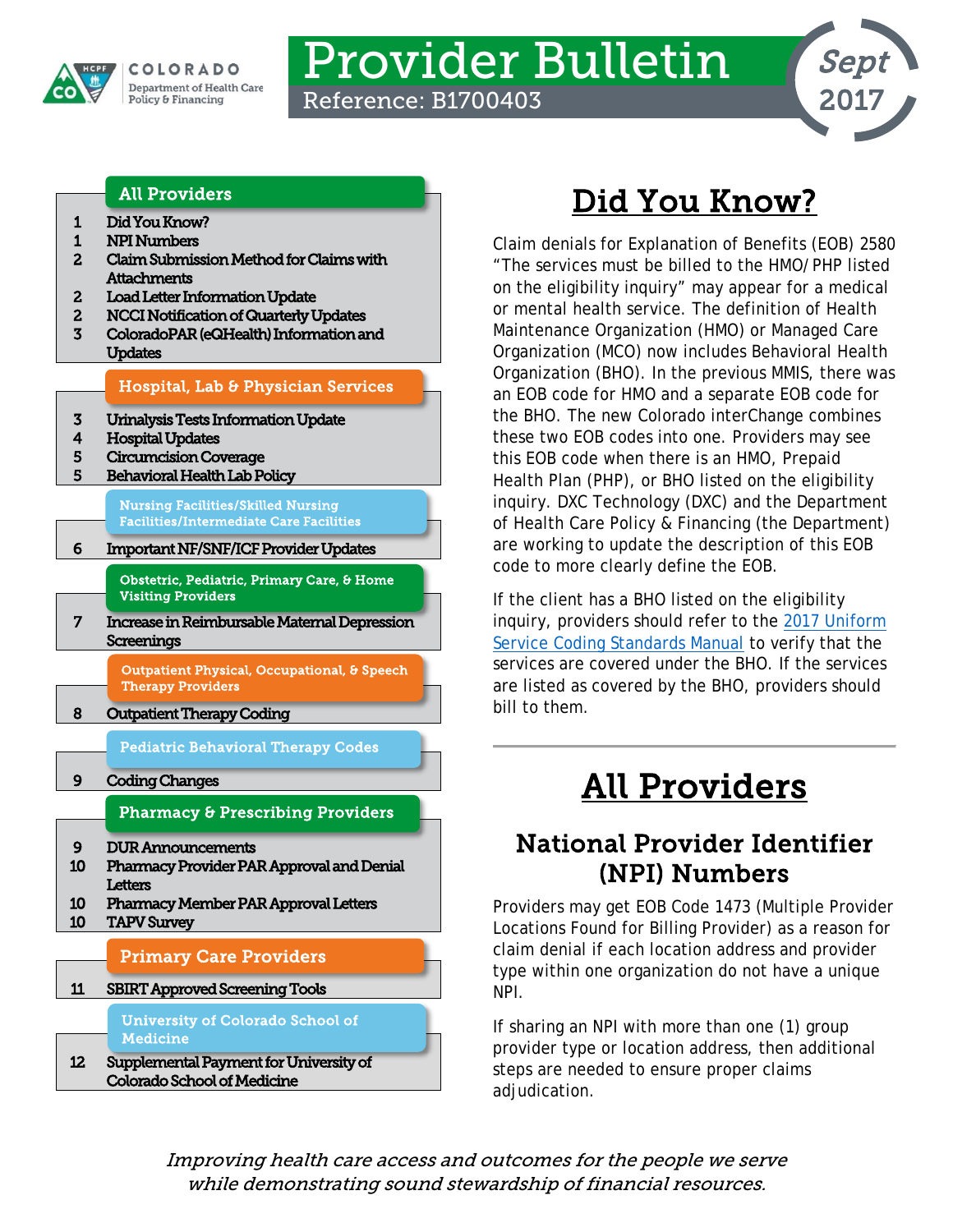A unique nine (9) digit zip code or taxonomy code is required to identify the Health First Colorado (Colorado's Medicaid Program) billing provider ID. Providers are strongly encouraged to obtain a unique billing NPI for every location address and provider type. To obtain a separate NPI, contact NPI at 800-465- 3203. For more information about NPI claims matching, contact the Provider Services Call Center at 1-844- 235-2387.

This information was previously published in the Provider Bulletin from December 2016.

### Claim Submission Method for Claims with Attachments

<span id="page-1-0"></span>All claims with attachments should be sent via the [Provider Web Portal.](https://colorado-hcp-portal.xco.dcs-usps.com/hcp/provider) Providers submitting less than five (5) claims per month may submit a [request form;](http://www.colorado.gov/pacific/sites/default/files/Request%20for%20Reconsideration_bl_1.pdf) otherwise, all providers should be billing electronically, even with attachments.

The Department recognizes that providers have encountered issues with the Web Portal and is giving providers a grace period to submit paper claims, even if they do not submit less than five (5) per month.

## Load Letter Information Reminder

<span id="page-1-1"></span>The purpose of a Load Letter is to confirm that a member was approved for Health First Colorado retroactively or there was a delay in eligibility approval 120 days from date of service. If the member has

been approved for Health First Colorado, then the Load Letter will be issued to the provider to allow them to bill for the service. Providers will need to submit the claim with the attached Load Letter via the [Provider Web Portal](https://colorado-hcp-portal.xco.dcs-usps.com/hcp/provider/Home/tabid/135/Default.aspx) so it will not deny for timely filing.

If the claim is outside timely filing for reasons unrelated to retroactive eligibility, please visit the [General Billing Informational Manual.](http://www.colorado.gov/pacific/sites/default/files/CMS1500_General_Provider_Information%20v2_0_3.pdf)

As of June 1, 2017, Load Letters will only be accepted by DXC if they are granted by the Department. Claims submitted with a Load Letter that does not have the revision date of April 17, 2017 will not be accepted.



To request a Load Letter from the Department, send a copy of the [Load Letter Request Form](https://www.colorado.gov/pacific/sites/default/files/Load%20Letter%20Request%20Form%20Changes%20042517%20RC.pdf) to [LoadLetterRequests@hcpf.state.co.us](mailto:LoadLetterRequests@hcpf.state.co.us) or fax the request to 303-866-2082. For any questions regarding load letters, email [LoadLetterRequests@hcpf.state.co.us](mailto:LoadLetterRequests@hcpf.state.co.us) or view the [FAQ online.](https://www.colorado.gov/hcpf/billing-faqs#27.%20What%20are%20Load%20Letters%20and%20Late%20Bill%20Override%20Dates?)

### <span id="page-1-2"></span>National Correct Coding Initiative (NCCI) Notification of Quarterly Updates

Providers are encouraged to monitor Centers for Medicare & Medicaid Services (CMS) for updates to NCCI rules and guidelines. Updates to the procedure-to-procedure (PTP) and medically unlikely edit (MUE) files are completed quarterly with the next file update available October 2017. For more information, visit the [CMS NCCI](http://www.medicaid.gov/Medicaid-CHIP-Program-Information/By-Topics/Data-and-Systems/National-Correct-Coding-Initiative.html) website.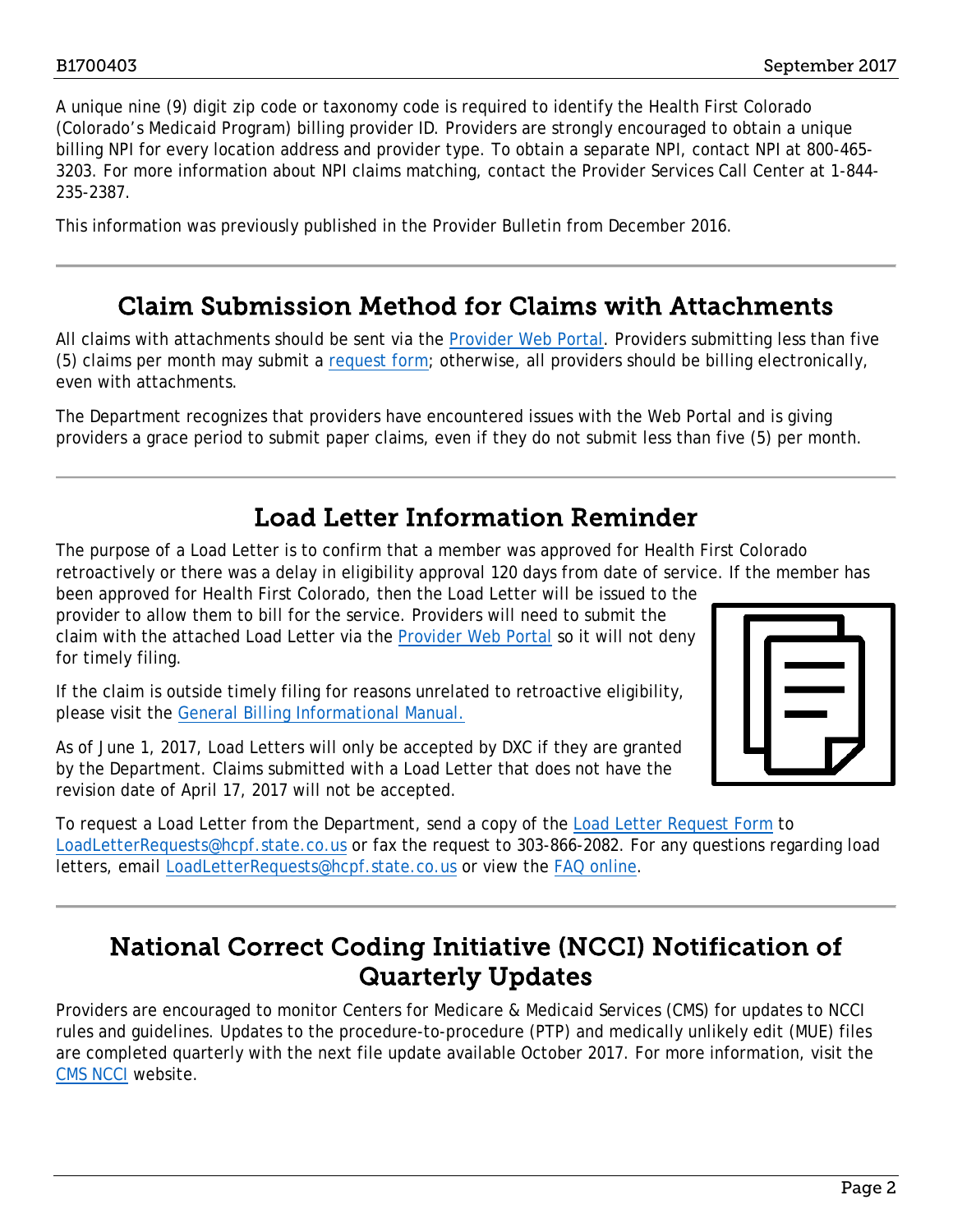## ColoradoPAR (eQHealth) Information and Updates

<span id="page-2-0"></span>**Peer-to-Peer (P2P) Consultation Process**

Peer-to-Peer (P2P) Consultation is an opportunity for the ordering physician to discuss a PAR medical necessity denial with an eQHealth Solutions physician reviewer.

In order to schedule these consultations efficiently, the ordering physician or a representative from their



office must contact eQHealth within five (5) calendar days with a date and time preference for the consultation. If one is not the ordering physician but feels that a P2P consultation would be beneficial, please notify the ordering physician to initiate the consultation with eQHealth Solutions.

Please review the recently updated [Provider Guide](http://coloradopar.com/Portals/2/august%2017/P2P%20Provider%20Guide%20August%202017%20FINAL.pdf) for more information. This information, along with many other resources, can be found on the ColoradoPAR [Website](http://coloradopar.com/) on the Provider Resource Tab.

#### **Error Message 12042**

EQHealth Solutions has programmed a new error message in eQSuite primarily for Durable Medical Equipment (DME) providers.

Error 12042 ("The minimum required units has not been added for the full date span requested") displays if a provider submits a PAR for a number of units below the threshold needed for a PAR.

For example, if code X requires prior authorization for six (6) or more units, eQSuite will display error 12042 if a PAR is submitted for five (5) or fewer units.

If you receive this error message, please review the [billing manual](https://www.colorado.gov/pacific/sites/default/files/DMEPOS%20Billing%20Manual%20v1_1.pdf) to verify the minimum unit limits for a particular code.

#### **Modifiers RA/RB**

Modifiers RA and RB for DME items are now in eQSuite.

- Modifier RA is to be used for the replacement of a DME, orthotic or prosthetic item.
- Modifier RB is to be used for the replacement of part of a DME, orthotic or prosthetic item furnished as part of a repair.

<span id="page-2-2"></span>Contact ColoradoPAR Customer Service at 888-801-9355 or visit the [ColoradoPAR Website](http://coloradopar.com/) for more information or with any questions.

## Hospital, Lab and Physician Services

### Urinalysis Tests Information Update

<span id="page-2-1"></span>Beginning October 1, 2017, the Department will implement unit limits on presumptive drug test Current Procedural Terminology (CPT) codes 80305, 80306 and 80307. The unit limit is four (4) per month per client for each code. This unit limit applies to all provider types.

Additionally, substance-specific confirmatory tests, CPT codes 80320 – 80377, must have a positive or inconclusive presumptive test for the specific substance(s) being tested within two (2) days prior to the test unless the test is performed in a hospital setting.

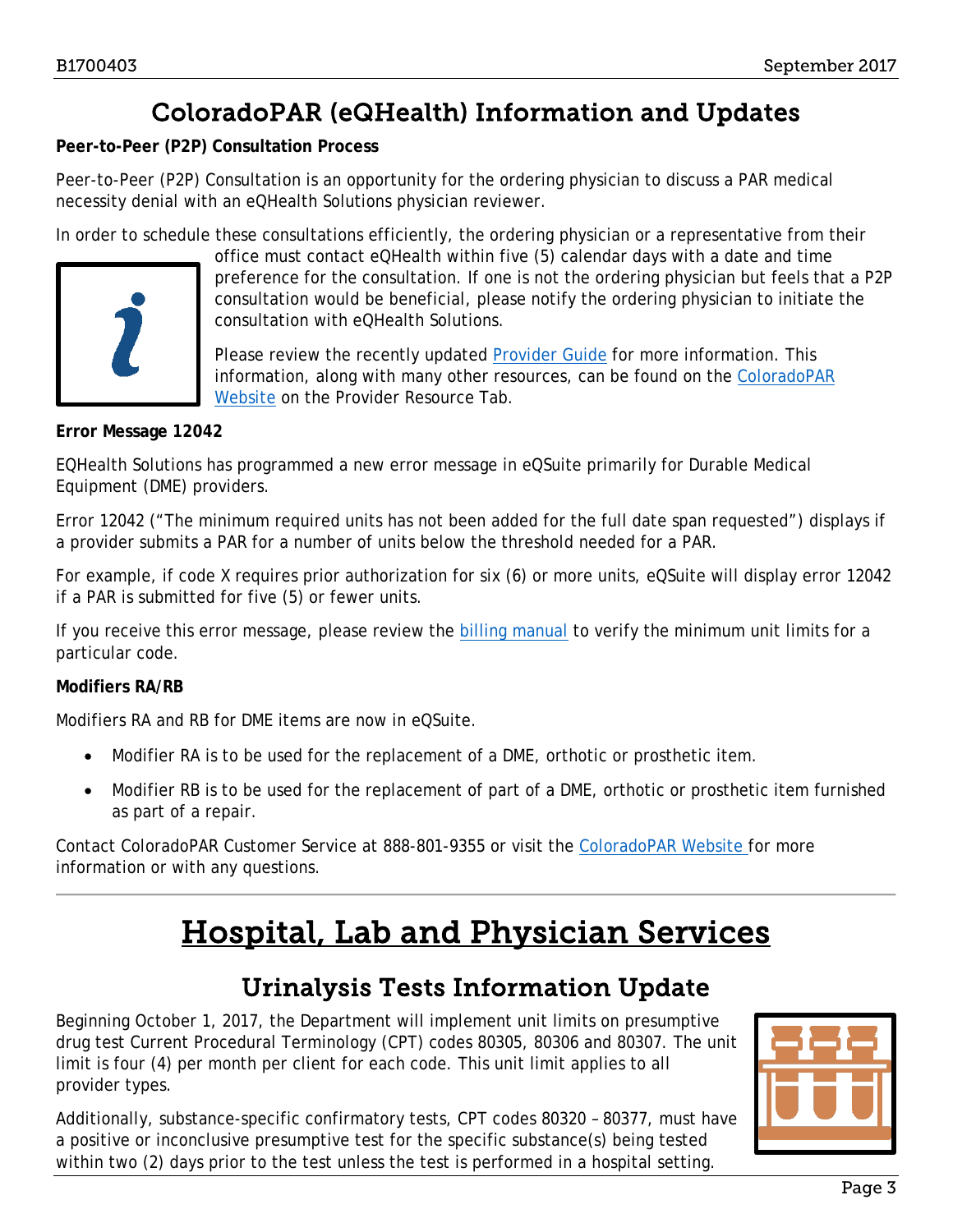The positive or inconclusive results of the presumptive test must be scanned and attached to the claim. Confirmatory tests without the corresponding positive or inconclusive presumptive test are not eligible for reimbursement.

Contact Raine Henry at Raine. Henry@state.co.us with questions concerning this policy.

## Hospital Updates

#### <span id="page-3-0"></span>**Outpatient Hospitals**

#### **Newly Issued Outpatient EAPG Base Rates FY 2017-18**

Outpatient Enhanced Ambulatory Patient Group (EAPG) Base Rates to be effective FY 2017-18 have been posted to the [Outpatient Hospital Payment](https://www.colorado.gov/pacific/hcpf/outpatient-hospital-payment) web page. These rates were calculated by applying a 1.4% increase to the transitional hospital-specific EAPG base rates effective on October 31, 2016.

The scheduling for any upcoming mass adjustments for outpatient hospital claims is still pending. The Department is assessing system issues that may be impacting the EAPG payment methodology and will provide more details on the mass adjustments forthcoming.

Contact Andrew Abalos at **Andrew.Abalos@state.co.us** or 303-866-2130 for any questions regarding the new EAPG rates, or the EAPG methodology in general.

#### **Inpatient Hospitals**

**ICD-10 October 1, 2017 Update**

The Department is aiming for the APR-DRG Version 33 Software to be updated to reflect the ICD-10 October 1, 2017 Update on or shortly after October 1, 2017.

Contact Diana Lambe at [Diana.Lambe@state.co.us](mailto:Diana.Lambe@state.co.us) or 303-866-5526 for any questions.



#### **Inpatient Hospitals**

**Inpatient Claim Mass-Adjustment Coordination**

The Department has chosen the hospitals and specific Internal Control Numbers (ICN) that will be part of the mass adjustment test. The goal is to provide an update at the next Hospital Engagement Meeting about the test results and next steps in addition to the Hospital Engagement Newsletter.

[Sign up to receive the Hospital Engagement Meeting newsletters.](https://visitor.r20.constantcontact.com/manage/optin?v=001HfxrbpGNWZ0lZnPp6t3PG2s9XPNl8ZvgFdjsKvSnhIy8z9JmHyp6DeoLJ3saT6x0SeqRR1ub149uoXxe1ok4jTzfMSQ0BN7S5vcLiRO7gdY%3D)

Contact Diana Lambe at [Diana.Lambe@state.co.us](mailto:Diana.Lambe@state.co.us) for any concerns about the impending mass adjustments or more information.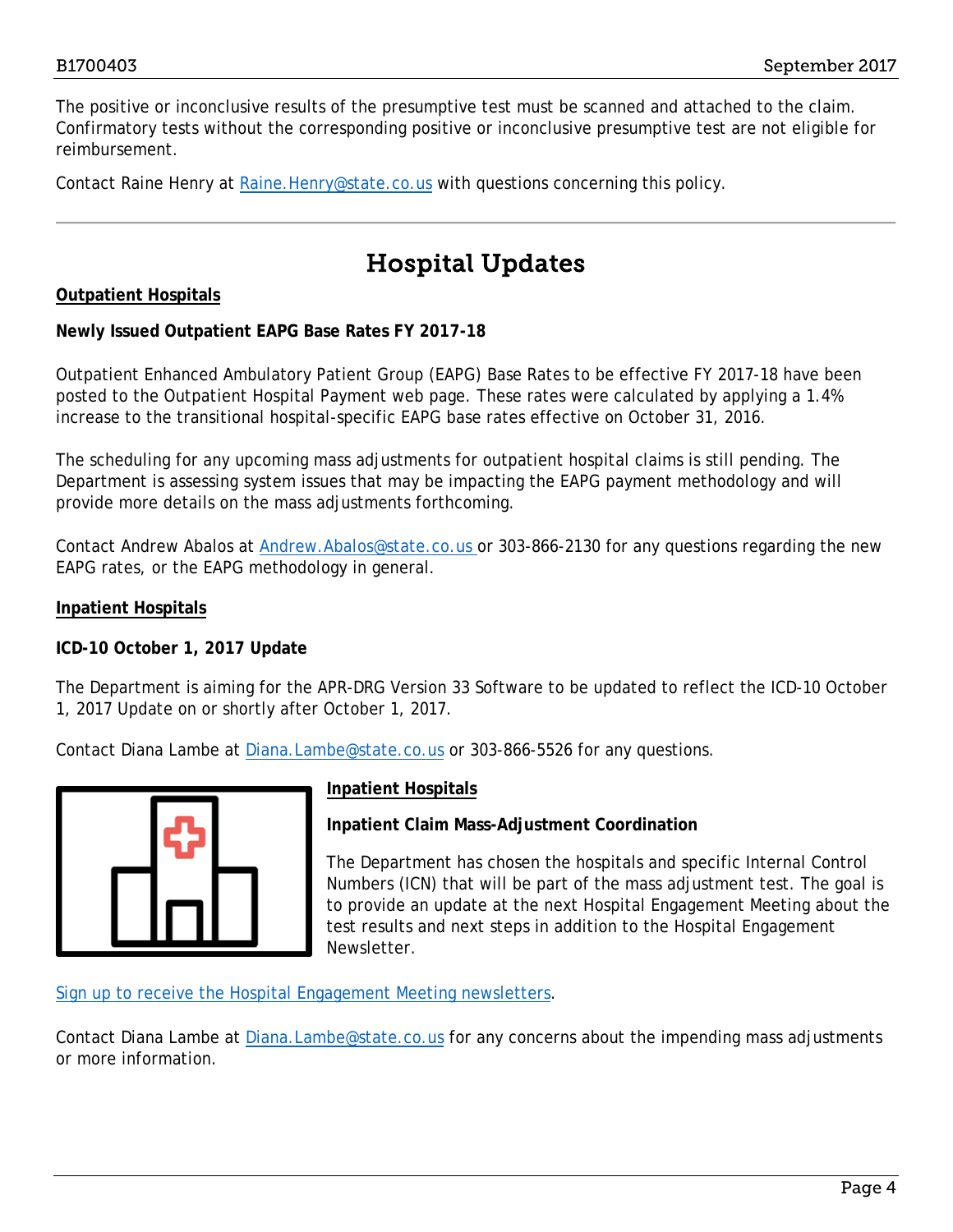#### **All Hospital Providers**

#### **Hospital Engagement Meetings**

The Department has been holding multiple Hospital Engagement Meetings in 2017 to discuss current issues regarding payment reform and operational issues moving forward. The next meeting is scheduled for Friday, September 1, 2017.

[Sign up to receive the Hospital Engagement Meeting newsletters.](https://visitor.r20.constantcontact.com/manage/optin?v=001HfxrbpGNWZ0lZnPp6t3PG2s9XPNl8ZvgFdjsKvSnhIy8z9JmHyp6DeoLJ3saT6x0SeqRR1ub149uoXxe1ok4jTzfMSQ0BN7S5vcLiRO7gdY%3D)

The agenda for upcoming meetings will be available on the [Inpatient Hospital Payment](https://www.colorado.gov/hcpf/inpatient-hospital-payment) web page in advance of each meeting.

Registration links for each session during the day will also be available prior to the meeting. Click on the links to register for each session and a link will be provided to connect to the webinar. For more information, visit the [Inpatient Hospital Payment](https://www.colorado.gov/hcpf/inpatient-hospital-payment) website.

Contact Elizabeth Quaife at [Elizabeth.Quaife@state.co.us](mailto:Elizabeth.Quaife@state.co.us) or 303-866-2083 with any questions.

### Circumcision Coverage

<span id="page-4-0"></span>Beginning July 1, 2017, circumcision is a benefit of the Colorado Medicaid program. The following procedure codes are covered services and can be reimbursed: 54150, 54160 or 54161. There are no prior authorization requirements for this service. This change does not affect the Child Health Plan Plus (CHP+) Program.

Contact Richard Delaney at [Richard.Delaney@state.co.us](mailto:Richard.Delaney@state.co.us) for more information.

### Behavioral Health Lab Policy

<span id="page-4-1"></span>As of October 31, 2016, **[BHOs](https://www.colorado.gov/pacific/hcpf/behavioral-health-organizations) are responsible for the payment of laboratory codes 80047 - 89398 provided to** their members for the following BHO-covered ICD-10 diagnoses below:

| <b>BHO MH Diagnoses Ranges</b> |                   | <b>SUD Diagnoses Ranges</b> |                    |
|--------------------------------|-------------------|-----------------------------|--------------------|
| <b>Start Value</b>             | <b>End Value</b>  | <b>Start Value</b>          | <b>End Value</b>   |
| F20.0                          | F42.3             | F10.10                      | F10.26             |
| F42.8                          | F48.1             | F10.28                      | F10.96             |
| F48.9                          | F51.03            | F10.98                      | F <sub>13.26</sub> |
| F51.09                         | F51.12            | F13.28                      | F <sub>13.96</sub> |
| F51.19                         | F <sub>51.9</sub> | F13.98                      | F18.159            |
| F60.0                          | F63.9             | F18.18                      | F18.259            |
| F68.10                         | F69               | F18.28                      | F18.959            |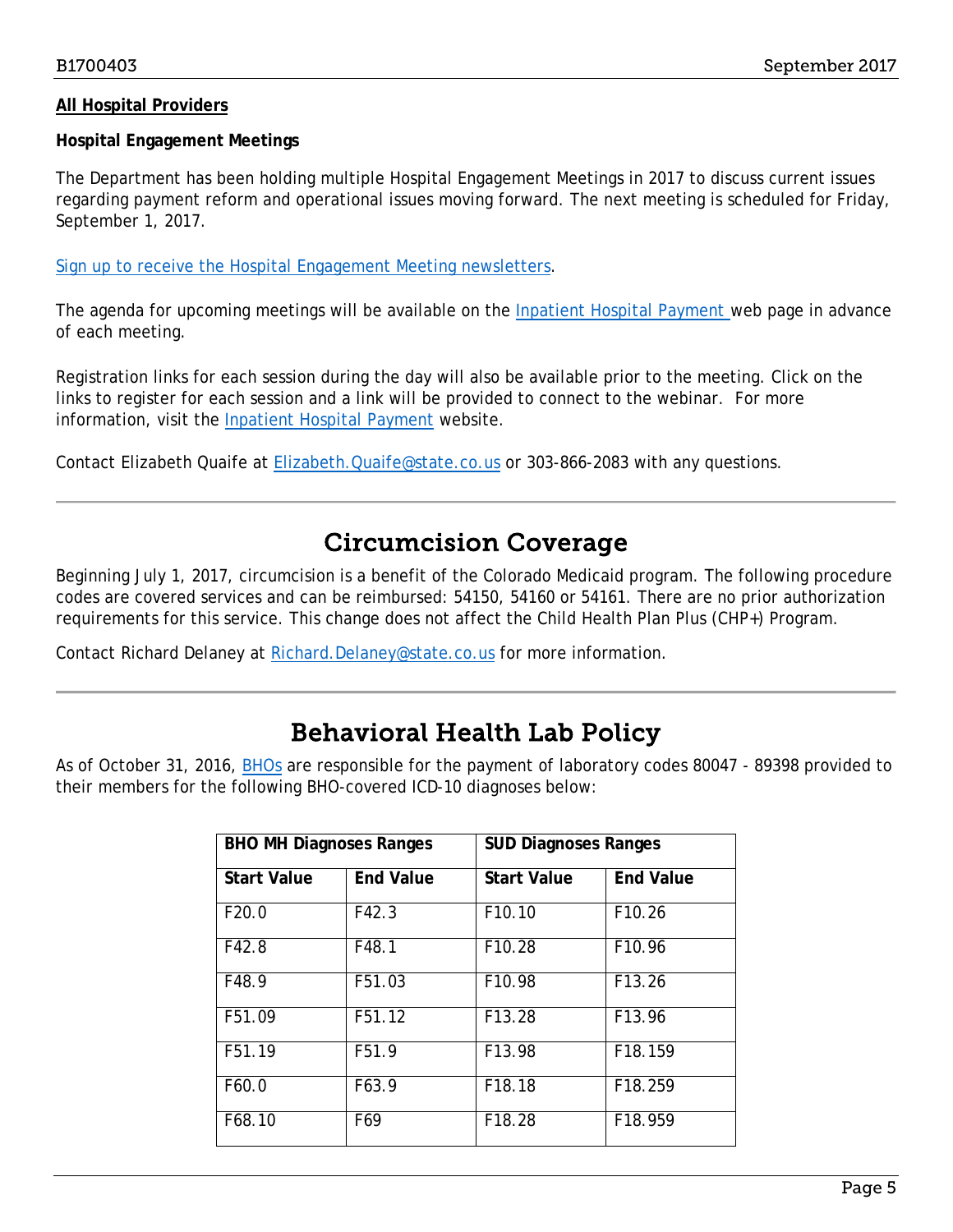| <b>BHO MH Diagnoses Ranges</b> |                  | <b>SUD Diagnoses Ranges</b> |                    |
|--------------------------------|------------------|-----------------------------|--------------------|
| <b>Start Value</b>             | <b>End Value</b> | <b>Start Value</b>          | <b>End Value</b>   |
| F90.0                          | F99              | F18.980                     | F19.16             |
| R45.1                          | R45.2            | F19.18                      | F19.26             |
| R45.5                          | R45.82           | F19.28                      | F <sub>19.99</sub> |

Providers should always determine if a member is assigned to a BHO before providing services. BHOs may have Prior Authorization Requests (PARs) and network enrollment policies that providers must adhere with to bill the BHO.

Health First Colorado does not pay Fee-for-Service claims for benefits covered by the BHOs.

<span id="page-5-1"></span>Contact the appropriate **BHO** for questions pertaining to this policy.

## Nursing Facilities/Skilled Nursing Facilities/Intermediate Care Facilities

### Important NF/SNF/ICF Provider Updates

#### <span id="page-5-0"></span>**Nursing Home Innovations Grant Board Vacancies**

The Nursing Home Innovations Grant Board currently has two (2) vacancies for individuals employed in a Long Term Care (LTC) facility. The board meets one time per month and has grant-making authority for up to \$250,000/yr. Individuals interested can apply with the [Governor's Office of Boards and Commissions.](https://www.colorado.gov/governor/boards-commissions)

#### **New Operations Specialist on the Supportive Living Options Team**

Please update your contact information from Susan Love to Patricia Arellano at [Patricia.Arellano@state.co.us](mailto:Patricia.Arellano@state.co.us) and 303-866-4372. Patricia is responsible for Post Eligibility Treatment of Income (PETI) approvals, Change of Ownerships (CHOWs) and other duties previously handled by Susan Love.



#### **New Dear Administrator Letter (DAL) issued July 1, 2017 Regarding Med-13 Cost Report Extensions**

This DAL reminds providers about the Med-13 Cost Report submission rule located at 10 CCR 2505-10, Section 8.442. If the provider needs an extension on the submission date of their Med-13 Cost Report, it must be requested ten (10) days prior to the submission due date. The Department may grant up to a 30-day extension. Submit extension requests to Patricia Arellano at [Patricia.Arellano@state.co.us.](mailto:Patricia.Arellano@state.co.us)

#### **UB-04 Nursing Facility Billing Manual Updated**

Please refer to the updated Nursing Facility Billing Manual that is located on the website. Changes appear in the UB-04 Paper Claim Reference Table (Type of Bill section), the PETI/Incurred Medical Expenses (IME) (attachment section) and the CHOW section. Contact Cathy Fielder at [Cathy.Fielder@state.co.us](mailto:Cathy.Fielder@state.co.us) with any questions.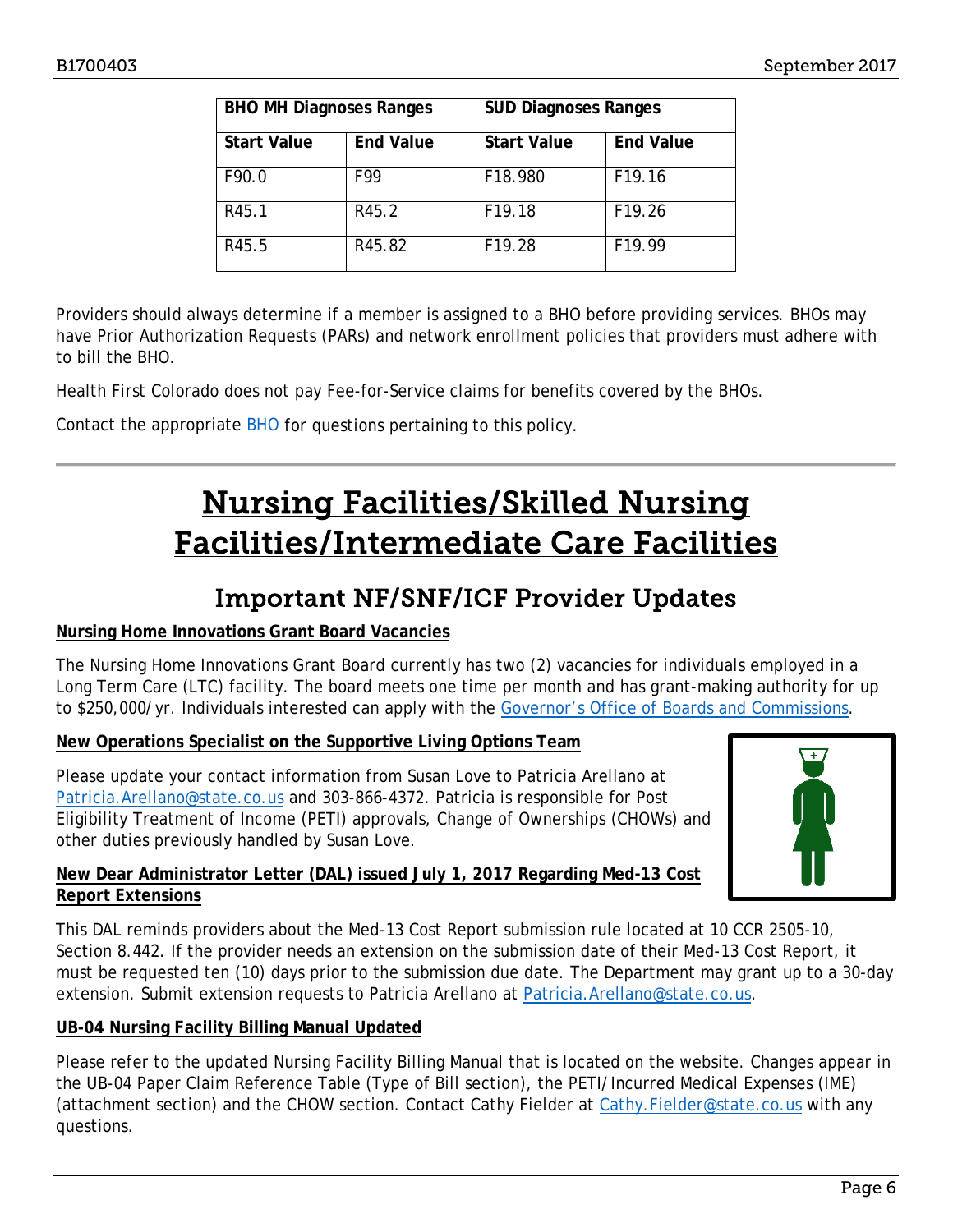Type of Billing (TOB) notes:

- Provider Type 20 (Nursing Facility/Hospital Back-Up/Swing Bed) and billing accommodation code 0129 must use TOB 21x. This is a change from prior billing practices and now aligns with the NUBC (National Universal Billing Codes).
- $\triangleright$  Provider Type 21 (Intermediate Care Facility) should use TOB 65x or 66x.

PETI/IME notes:

- $\triangleright$  Reminder: The PAR attachments must be uploaded before the PAR is submitted for approval.
- $\triangleright$  The attachments may be uploaded as a single PDF document or as individual pages.

CHOW New Owner notes:

 $\triangleright$  The new owner must apply in the Colorado interChange system before they can begin billing for rendered services. The application requires a Colorado Department of Public Health and Environment (CDPHE) license to be attached (along with the completion of the other application requirements) before the application will be approved by the Department.

Please notify Patricia Arellano at [Patricia.Arellano@state.co.us](mailto:Patricia.Arellano@state.co.us) and Cathy Fielder at [Cathy.Fielder@state.co.us](mailto:Cathy.Fielder@state.co.us) with the application tracking number (ATN) so the Department can monitor the progress of the application and approve the application.

## <span id="page-6-1"></span>Obstetric, Pediatric, Primary Care, and Home Visiting Providers

### Increase in Reimbursable Maternal Depression Screenings

<span id="page-6-0"></span>Beginning July 2017, the Department allows for three maternal depression screenings within the first year postpartum. Screenings are recommended during the following visits: 0-1-month visit, the 2-month visit, and either the 4-month or 6-month visit. However, providers may screen any time up to 12 months postpartum.

To ensure members receive the most appropriate care from the most appropriate provider, screens must be coordinated between a member's obstetrician, the child's pediatrician and any home visitor who provides



services to the member. If possible, providers should bill under the mother's Medicaid ID. If not, the provider may bill the screen under the child's Medicaid ID. The Department recommends the Edinburgh Postnatal Depression Scale (EPDS-10 or EPDS-3), but will accept any validated tools (e.g. PHQ-9, Beck Depression Inventory, Columbia Depression Scale, etc.). Please use procedure codes G8431 (for a positive screen) or G8510 (for a negative screen).

If a behavioral health need is identified after screening then providers must refer the mother to a BHO, or Regional Care Collaborative Organization (RCCO). Resources for performing screening, discussing postpartum depression and

referring for positive screens can be found at the Colorado Department of Public Health and Environment's

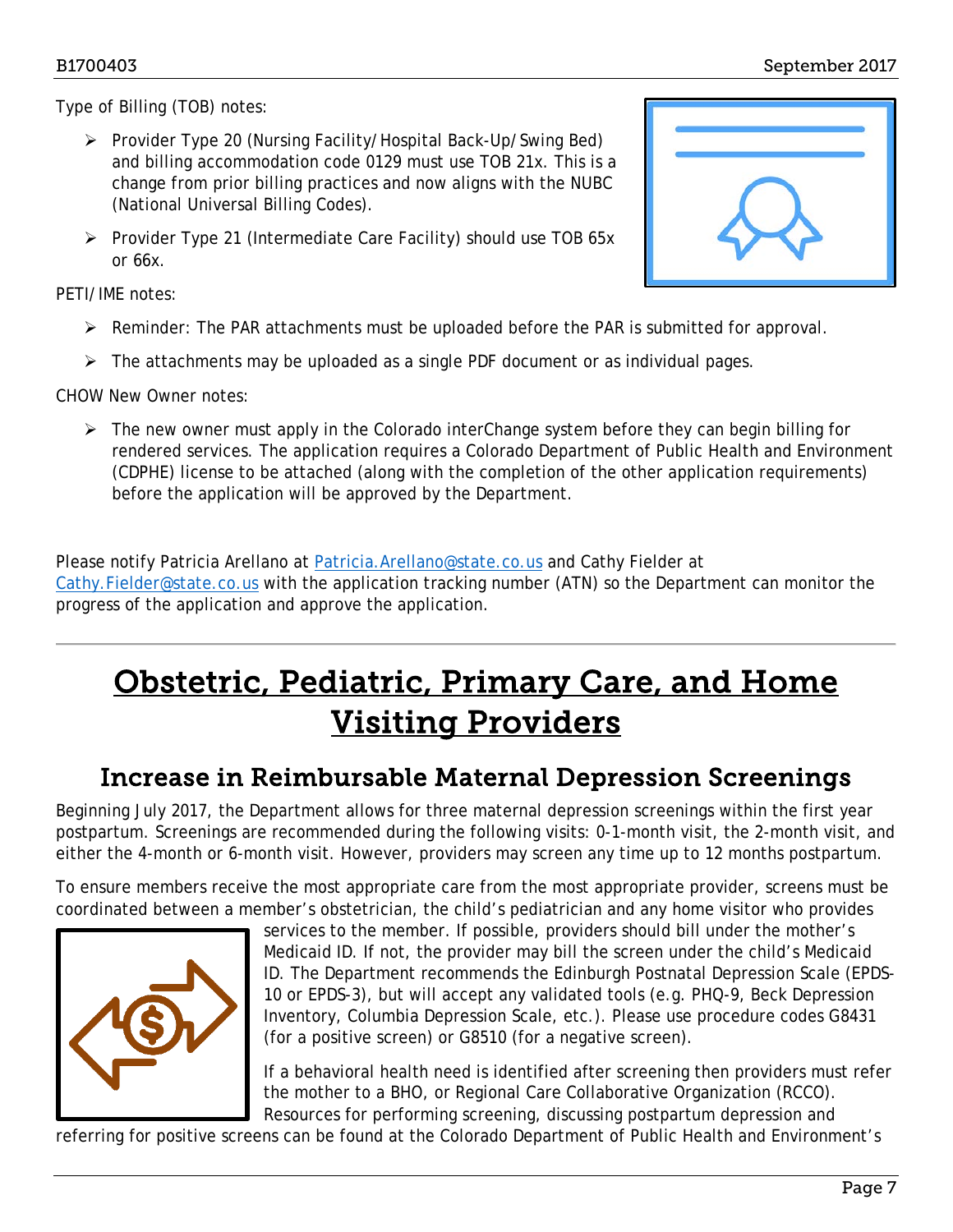[Pregnancy Related Depression Resource Hub](https://www.prdresourcehub.com/) and in the Substance Abuse and Mental Health Services Administration Toolkit, [Depression in Mothers: More Than the Blues.](https://store.samhsa.gov/shin/content/SMA14-4878/SMA14-4878.pdf)

Contact Maternal Child Health Policy Specialist Susanna Snyder at Susanna. Snyder@state.co.us or 303-866-3154 for more information.

## <span id="page-7-1"></span>Outpatient Physical, Occupational, and Speech Therapy Providers

## Outpatient Therapy Coding

<span id="page-7-0"></span>Beginning October 1, 2017, modifier 'SZ' will replace modifier 'HB' for outpatient habilitative therapy claims.

Providers must use modifier 'SZ', instead of 'HB', in the second modifier position for these types of claims. PARs for habilitative outpatient therapies must also use modifier 'SZ' instead of 'HB' in the second modifier position.

The first modifier position for both outpatient rehabilitative and habilitative therapy claims must be either 'GP', 'GO', or 'GN', depending on the type of therapy. See modifier table below.

| <b>Outpatient Therapy Type</b>             | Modifier 1 | Modifier 2 |
|--------------------------------------------|------------|------------|
| Rehabilitative Physical Therapy            | GP         |            |
| Rehabilitative Occupational Therapy        | GO         |            |
| Rehabilitative Speech Therapy              | GN         |            |
|                                            |            |            |
| Habilitative Physical Therapy              | GP         | SZ         |
| Habilitative Occupational Therapy          | GO         | SZ         |
| Habilitative Speech Therapy                | GN         | <b>SZ</b>  |
|                                            |            |            |
| Early Intervention Physical Therapy        | GP         | TL         |
| Early Intervention Occupational<br>Therapy | GO         | TL         |
| Early Intervention Speech Therapy          | GN         | TL         |

*Claim and PAR modifier code table*

Reference the [Outpatient Physical & Occupational Therapy Policy and Billing Manual](https://www.colorado.gov/pacific/sites/default/files/CMS1500_PT_OT%20v1_2.pdf) and the [Outpatient](https://www.colorado.gov/pacific/sites/default/files/CMS1500_Speech%20v1_2.pdf)  [Speech Therapy Policy and Billing Manual](https://www.colorado.gov/pacific/sites/default/files/CMS1500_Speech%20v1_2.pdf) under the [CMS1500 section](https://www.colorado.gov/pacific/hcpf/billing-manuals) for details.

Contact Alex Weichselbaum at [Alex.Weichselbaum@state.co.us](mailto:Alex.Weichselbaum@state.co.us) with any questions.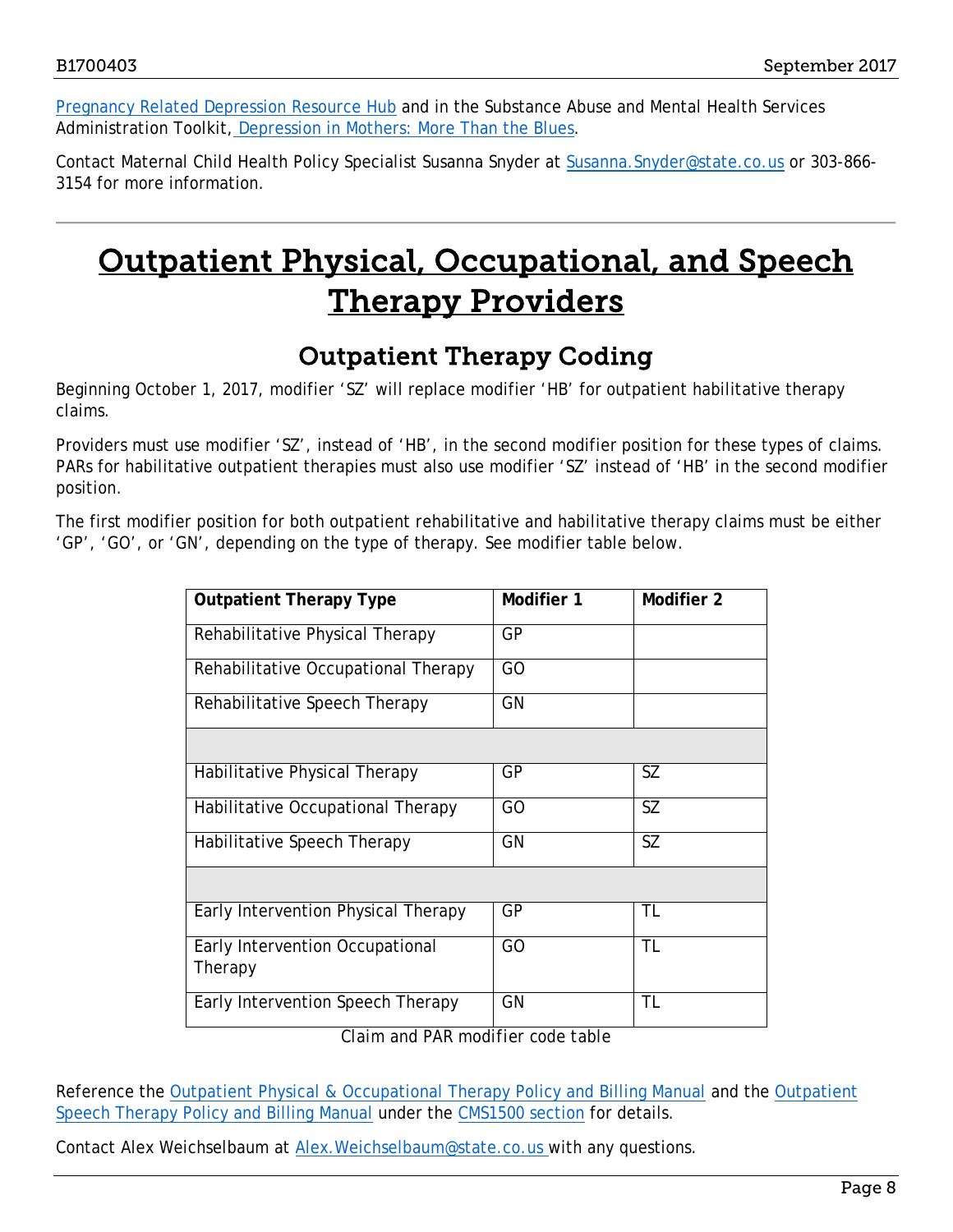## Pediatric Behavioral Therapy Codes

## Coding Changes

<span id="page-8-2"></span><span id="page-8-0"></span>In order to correct claim denials for EOB 2580 "bill the HMO/PHP/BHO", the procedure codes for Pediatric Behavioral Therapies services have changed. A system change was made on August 18, 2017, to end codes H2015, H0036 and H0031 and to add codes H0046 and T1024. Claims for dates of service after August 7, 2017, billed using the previous procedure codes will deny. The previous and new coding are shown in the crosswalk below:

| <b>Current Procedure</b><br>Code | New Procedure Code | <b>New Procedure</b><br><b>Modifier</b> | Unit                                                     |
|----------------------------------|--------------------|-----------------------------------------|----------------------------------------------------------|
| H2015                            | H0046              |                                         | Per 15 Minutes                                           |
| H0036                            | H0046              | ТJ                                      | Per 15 Minutes                                           |
| H0031                            | T1024              |                                         | Per 15 Minutes                                           |
| H0031 Modifier: TS               | T1024              | ТJ                                      | Per 30 Minutes limited<br>to two units per six<br>months |

Contact Gina Robinson at [EPSDT@state.co.us](mailto:EPSDT@state.co.us) for any additional questions or concerns with Pediatric Behavioral Therapies.

## Pharmacy and Prescribing Providers

## Drug Utilization Review (DUR) Announcements:

#### <span id="page-8-1"></span>**Effective August 1, 2017, Opioids in the Opioid Naïve**

Opioid prescriptions for the opioid naïve will be limited to a 7-day supply for the first and second and third fill; the fourth fill for seven days of any opioid prescription will require a prior authorization and potentially a provider tele-consult with the DUR's Pain Management Physician (at no charge to provider or member). More information can be found in the [DUR Newsletter](https://www.colorado.gov/pacific/sites/default/files/Drug%20Utilization%20Review%20Newsletter%20-%20Summer%202017.pdf) or this [press release.](https://www.colorado.gov/pacific/hcpf/news/colorado-medicaid-tighten-opioid-usage-policy)

**Effective October 1, 2017, Morphine Milligram Equivalents (MME) Upper Limit Decreasing to 250 MME from Current Maximum of 300 MME**



Beginning October 1, 2017, the prescription that puts the member above 250 MME will be rejected and require a consultation with our pain management physician. It is recommended that providers and their teams work to taper Medicaid members below or up to 250 MME prior to October 1, 2017.

**The next DUR meeting is scheduled for November, 2017 (date TBD), and the following drug classes will be covered, among other individual agents TBD:**

Anti-emetics, newer generation antidepressants, anti-herpetic agents, oral anti-platelets, epinephrine products, oral fluoroquinolones, pancreatic enzymes, proton pump inhibitors, pulmonary arterial hypertension agents, targeted immune modulators and triptans.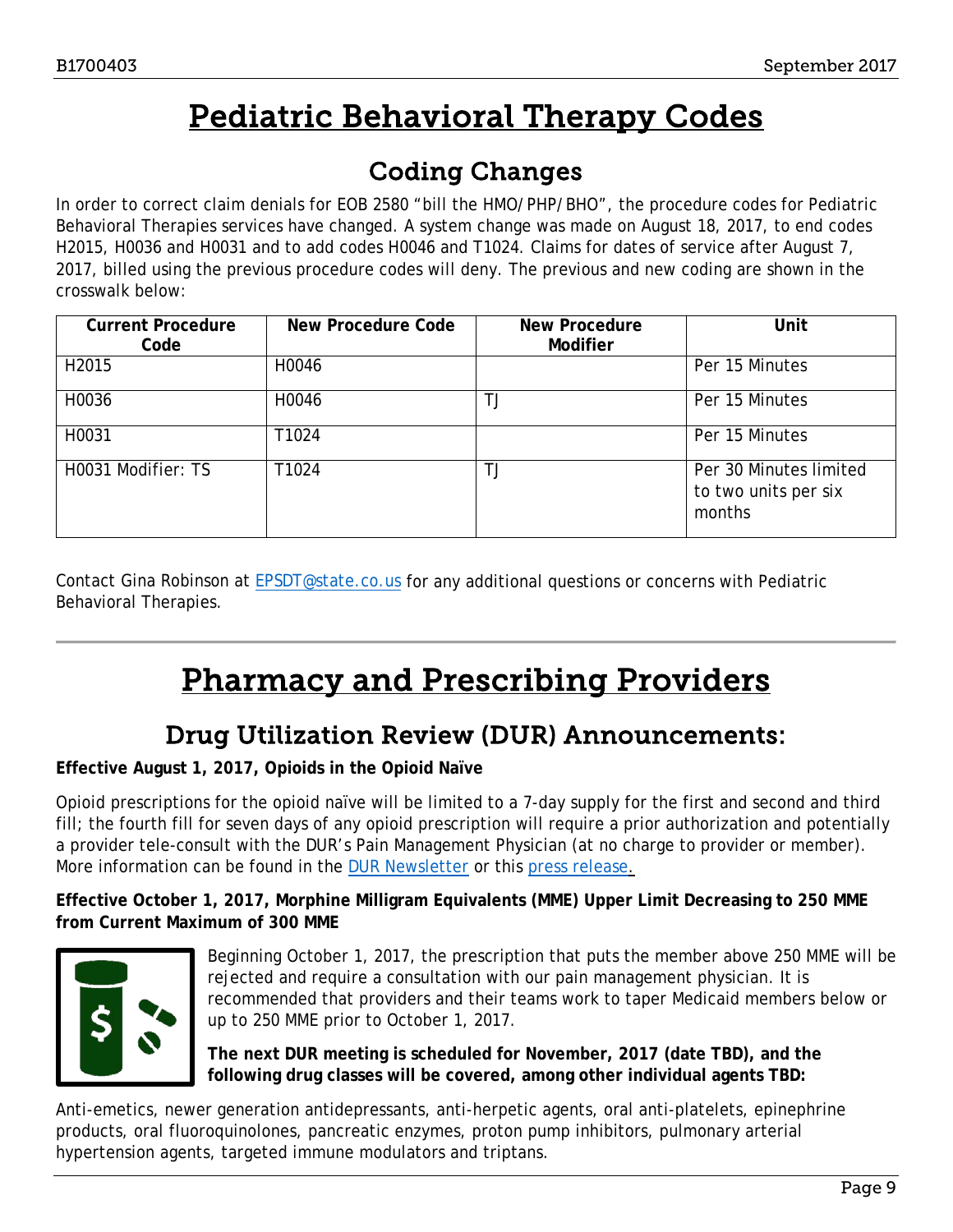Visit the Department [page](https://www.colorado.gov/pacific/hcpf/drug-utilization-review-board) or email [SSPPS.co-ddur@ucdenver.edu](mailto:SSPPS.co-dur@ucdenver.edu) for more information about the DUR's activities.

### Pharmacy Provider PAR Approval and Denial Letters

<span id="page-9-0"></span>As of August 15, 2017, providers will no longer receive a copy of the pharmacy PAR approval or denial letters that are sent to members. Essentially, providers already receive notice of the approval or denial via telephone and/or facsimile before the letter is sent to the provider. All other processes of receiving approval or denials will remain the same and below is a reiteration of the process:

#### **Pharmacy PARs by fax:**

No later than 24 hours after a provider faxes in a request, the provider will receive an approval or denial via fax.

If the PAR is incomplete or additional information is needed, a request for additional information shall be initiated within one working day from the day the request was received.

If the provider does not respond within 24 hours of the Department's inquiry, the PAR shall be denied.

#### **Pharmacy PARs by phone:**

When a provider **calls** to request a prior authorization, the provider will receive a verbal approval, denial or request for more information on the phone. The provider will receive a follow up fax with the corresponding information.

### Pharmacy Member PAR Approval Letters

<span id="page-9-1"></span>As of November 1, 2017, Health First Colorado members will no longer receive pharmacy PAR approval letters in the mail. The letters are not necessary for approval, or to receive the approved medication. These letters only serve as confirmation of what was already approved. Due to the delay in mailings, members often already have received the medications before they received the letter. If the members, for any reason, need access to a physical copy of their approval letter this option will still be available if they contact the Health First Colorado Member Contact Center at 1-800-221-3943/State Relay 711 and request it.

The Department will still send PAR denial letters to members.

Contact Kristina Gould at Kristina. Gould@state.co.us for more information.

## Total Annual Prescription Volume (TAPV) Survey

<span id="page-9-2"></span>The Department has contracted with Myers and Stauffer to conduct the TAPV survey of pharmacy providers. The prescription volume information submitted by most pharmacy types will be used to determine their dispensing fee for the 2018 calendar year.

Pharmacies which meet the regulatory definition of a Government or Rural Pharmacy will have their dispensing fee determined by their pharmacy type (per 10 CCR 2505- 10, Sections 8.800.1 and 8.800.13).

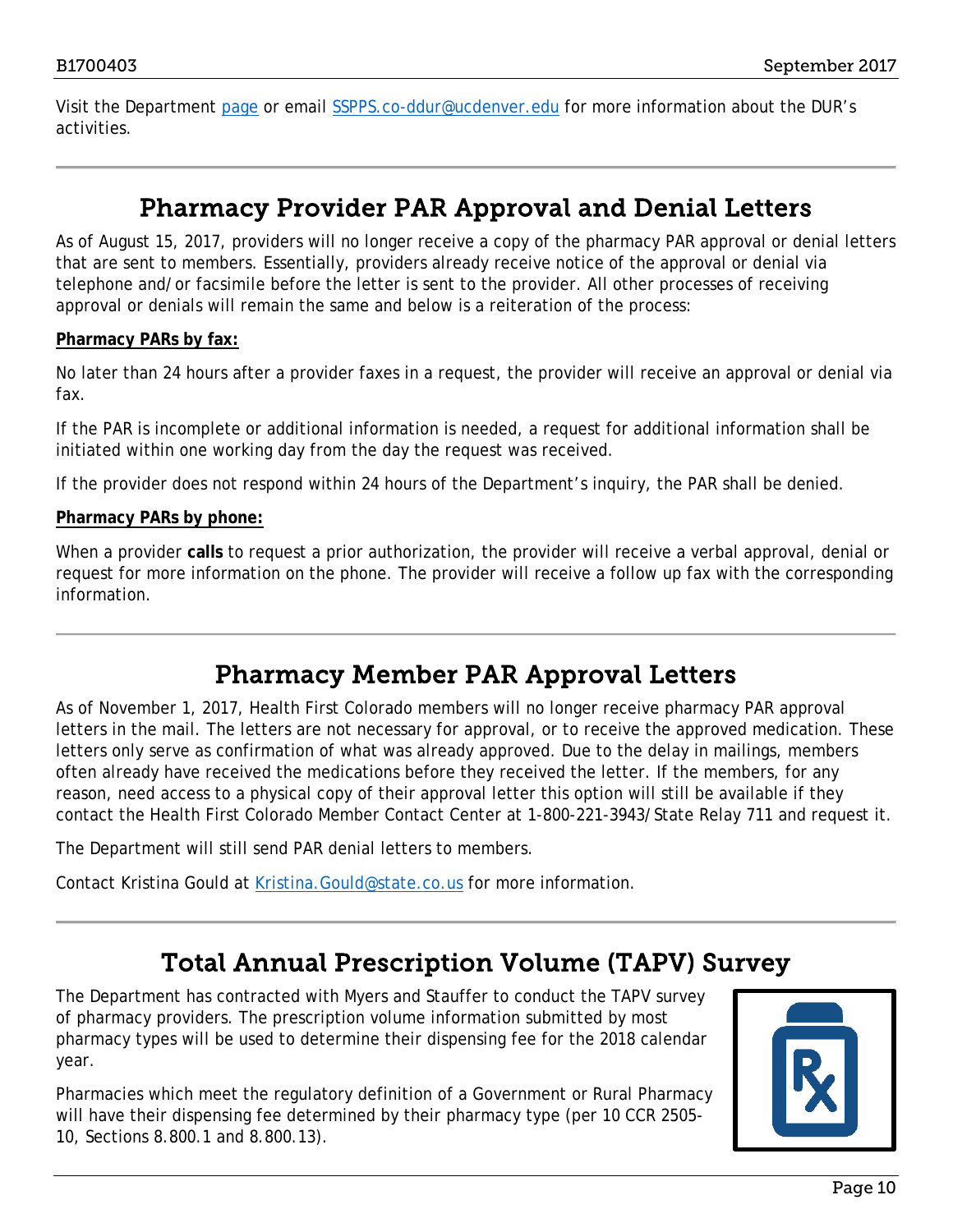Myers and Stauffer will distribute the surveys to pharmacy providers starting October 1, 2017, and completed surveys must be returned to Myers and Stauffer by October 31, 2017. Pharmacy providers (other than Government or Rural Pharmacies) which choose not to participate in the prescription volume survey will be placed in the lowest dispensing fee tier, currently paying \$9.31 per eligible Medicaid prescription.

| Total Annual Prescription Volume (TAPV) | <b>Dispensing Fee</b> |
|-----------------------------------------|-----------------------|
| 0 - 59,999 TAPV                         | \$13.40               |
| 60,000 - 89,999 TAPV                    | \$11.49               |
| 90,000 - 109,999 TAPV                   | \$10.25               |
| 110,000+ TAPV                           | \$9.31                |
| <b>Rural Pharmacy</b>                   | \$14.14               |
| Government Pharmacy                     | \$0.00                |

Contact the Pharmacy Section at Colorado. SMAC@state.co.us for questions regarding the survey.

## Primary Care Providers

### <span id="page-10-1"></span><span id="page-10-0"></span>Screening, Brief Intervention and Referral to Treatment (SBIRT) Approved Screening Tools

Beginning September 1, 2017, the **CUDIT-R** and **S2BI** screening tools are approved for use when conducting SBIRT.

The current approved evidence-based screening tools are:

- The Alcohol Use Disorders Inventory Test (AUDIT)
- The Drug Abuse Screening Test (DAST)
- The Alcohol, Smoking and Substance Involvement Screening Test (ASSIST)
- The Car, Relax, Alone, Forget, Friends, Trouble Screening Test (CRAFFT), for adolescents
- The Problem Oriented Screening Instrument for Teenagers (POSIT)
- The Cannabis Use Disorders Test-revised (CUDIT-R), for adults and adolescents
- The Screening to Brief Intervention (S2BI), for adolescents

More information about the SBIRT benefit can be found in the SBIRT Billing Manual under the [CMS1500](https://www.colorado.gov/pacific/hcpf/billing-manuals)  [section.](https://www.colorado.gov/pacific/hcpf/billing-manuals)

Contact Alex Weichselbaum at [Alex.Weichselbaum@state.co.us](mailto:Alex.Weichselbaum@state.co.us) for more information.